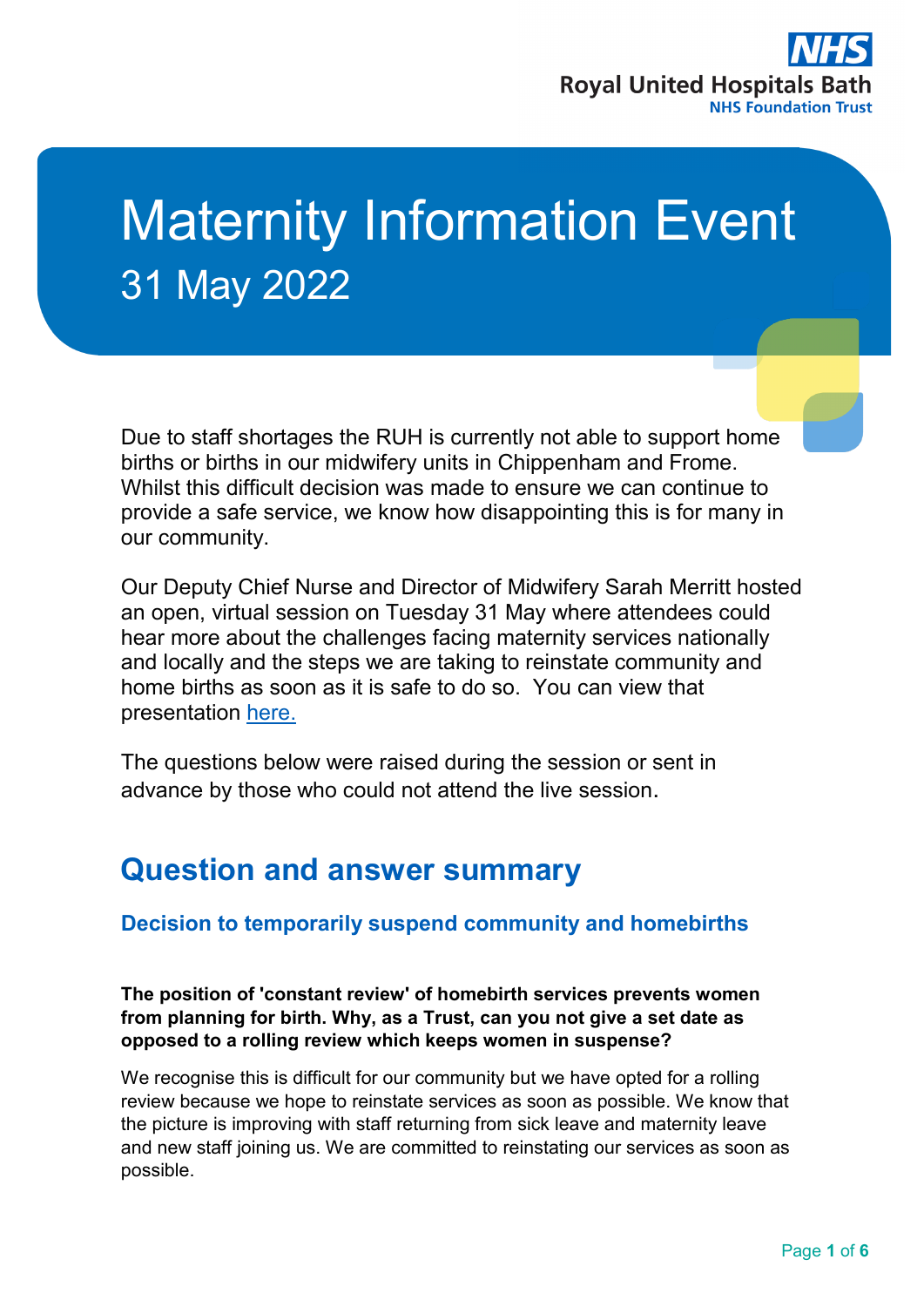#### **Why has the decision been made to suspend all services not related to Bath, rather than allowing for a limited homebirth service as a minimum? Why have community birth centres and homebirth services been linked in this way?**

Our home births and community birthing centres are both staffed by community midwives which is why both services are affected. We keep our staffing levels under regular review to assess whether we can reinstate any of these services.

#### **Can you not provide a limited service for those with a history of quick birth or precipitate labour?**

Please talk to your community midwife in the first instance about how we can safely support you if you are likely to have a very fast birth.

#### **Why is there no personalised approach that takes into account individual circumstances, or consideration on a case-by-case basis of how home birth services can be provided?**

Safety is our number one priority. Our current staffing levels mean we would not be able to guarantee a midwife would be available to support a home birth when you need them. Therefore, in order to keep our mums, birthing people, babies and families safe we have taken the decision to focus our resources in one area.

#### **Could a specific Pathway be developed for those who were planning a community birth but are now having to birth at Bath Birthing Centre so both parents and midwives understand the process, changes etc?**

We are making sure that mothers, birthing people and their families who are impacted by the temporary suspension, as well as our staff are all communicated with regularly to ensure everyone is well informed.

# **Staffing and recruitment**

#### **What is being done to recruit more midwives so that community and homebirths can resume?**

We have a plan in place including an on-going recruitment campaign which includes partnering with local universities, using social media and other advertising avenues and attending recruitment fairs. Despite a national shortage of midwives, we are really pleased to have welcomed 41 new midwives to the RUH since September 2021.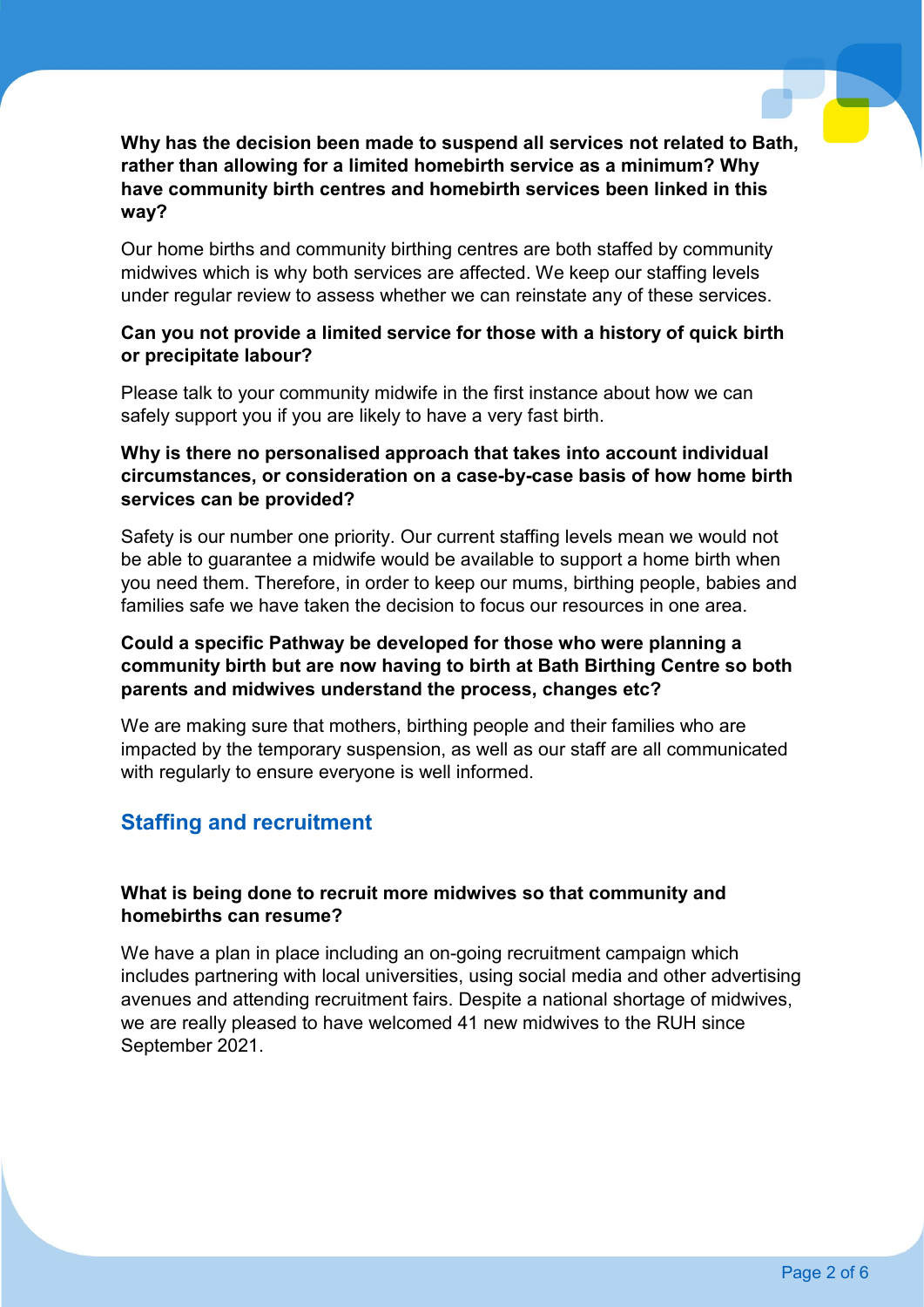#### **Other trusts have hired in private/independent midwives and agency to keep their community services open - why hasn't Bath done this sooner throughout the weeks of closure?**

We do employ agency midwives and we are exploring partnering with a private midwifery service at the moment.

#### **Do you provide incentives or additional payments for staff undertaking bank or overtime?**

Yes, we have been offering financial incentives since July 2021 for staff undertaking additional shifts.

#### **Why can't Bath offer a limited home birth service with a midwife and band 3/4 maternity support worker with PROMPT training?**

We want to ensure we provide the safest possible service, therefore we are not currently considering this option.

#### **Other trusts are managing to keep birthing centres and home births open and available, why can't the RUH?**

Unfortunately, other Trusts in the area also experiencing similar challenges due to the national shortage of midwives. The RUH also provides a wide variety of maternity services across multiple locations, including four community units, which means we have more areas to staff than many other Trusts. We have also seen high rates of sickness and maternity leave which have impacted on our staffing situation. Recruiting more staff remains a top priority for us.

# **Birth preferences**

#### **Could you explain how midwives ensure parents know that they have read these carefully prepared ideas and feelings?**

We welcome birth plans and strive to ensure all women and birthing people get the birth experience they want. Please do talk to the midwives when you come in about your birth plan.

#### **Can a mother/birthing person have her partner and an additional support person when they arrive at Bath Birthing Centre?**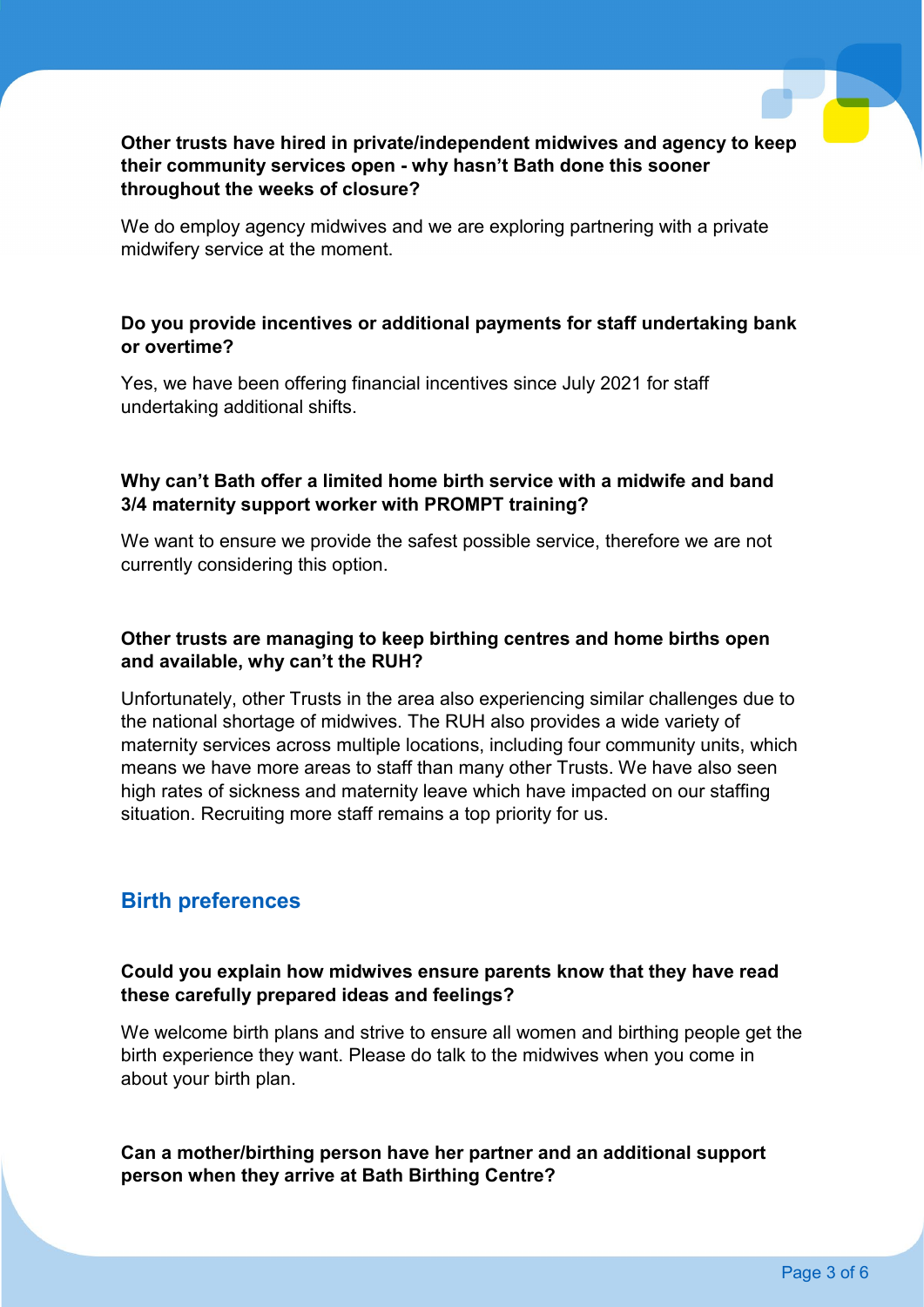Yes, women and birthing people can have two people with them during labour.

#### **If a mother is on a Continuity of Carer pathway, can she ask whoever she is greeted by at Bath Birthing Centre to call her midwife in case she is able to attend and support her for the birth?**

Although we cannot guarantee your midwife will be available, we do encourage you to ask.

#### **How can people who wanted homebirths ensure that they are supported to have an alternative, un-medicalised, water birth at RUH?**

Provided there are no complications during labour, this type of birth is very possible at the Bath Birthing Centre. We have two birthing pools and each room also has an ensuite with a bath should a mother or birthing person wish to use water during their labour. The Bath Birthing Centre at the RUH provides a relaxed environment for labour and birth, you can read more about the facilities [here](https://www.ruh.nhs.uk/patients/services/maternity/documents/Welcome.pdf) or view the virtual tour [here](https://youtu.be/kJjhD_B8JdI)

#### **Do you support hypnobirthing mothers especially in the current climate of limited staff?**

Yes. Our midwives continue to fully support hypnobirthing.

# **Support for women and birthing people**

#### **What is being done to support people who have planned a home water birth but now need to attend the Bath Birthing Centre?**

The Bath Birthing Centre has two rooms with birthing pools and every room has an ensuite which includes a bath.

We understand how disappointing a change of plan can be, and we are sorry if you are not able to have the home birth you had planned, however safety is our priority. In the first instance, please discuss any concerns you have with your midwife who will be able to provide more information about Bath Birthing Centre and your options.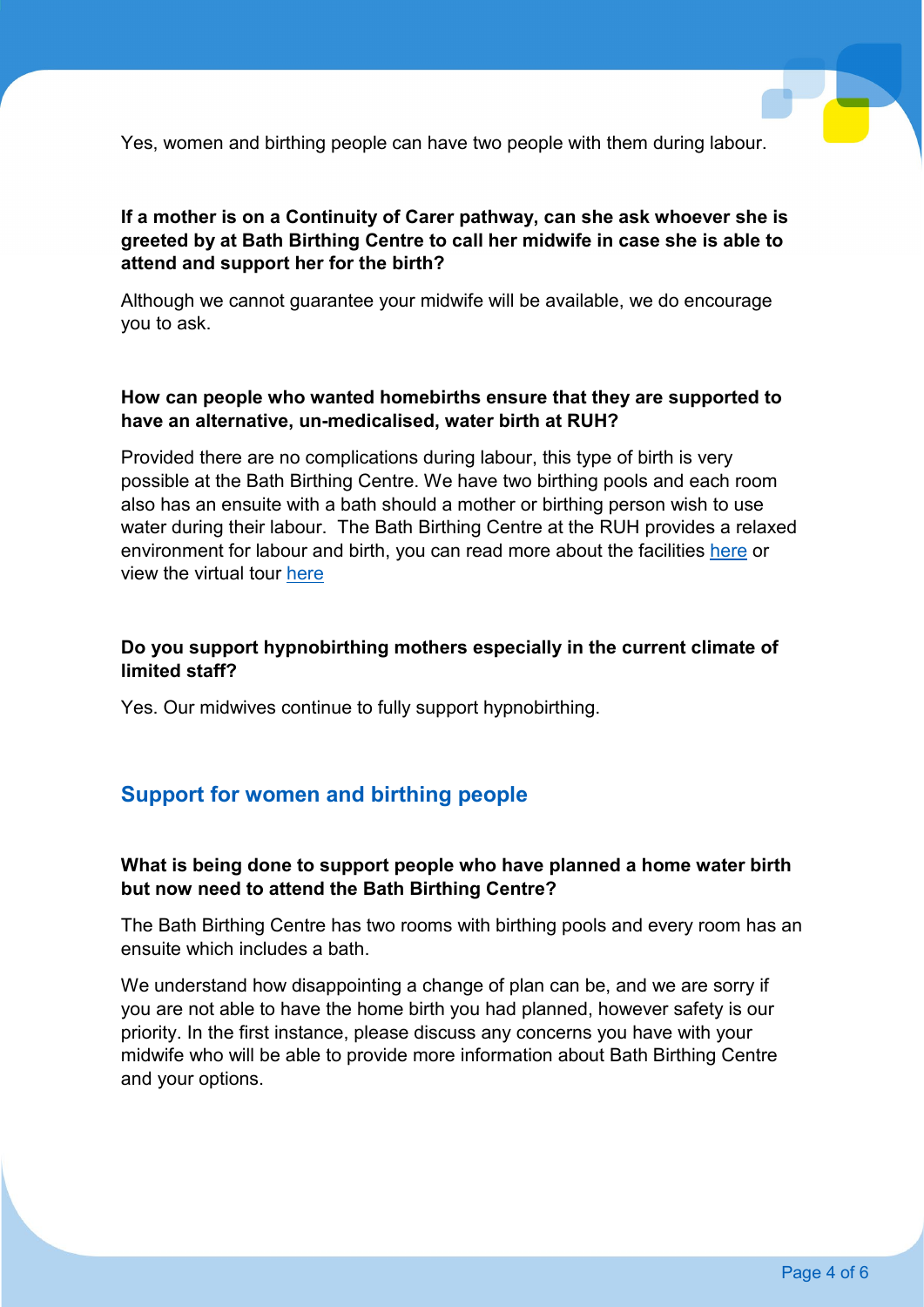

**Will parents who had planned a home or community birth be able to come into Bath Birthing centre before labour begins to have a look around and reassure themselves that it isn't like a 'busy labour ward' seen on TV dramas?** 

Yes, we are happy to facilitate visits to the Bath Birthing Centre. Please talk to your midwife about arranging this. We will also add details to our website about booking visits as soon as we can.

Our rooms have been specially designed to provide a relaxing environment which includes soft lighting, fairy lights and music. You can read more about the facilities [here](https://www.ruh.nhs.uk/patients/services/maternity/documents/Welcome.pdf) or view the virtual tour [here](https://youtu.be/kJjhD_B8JdI)

#### **Could a midwife attend the Bath Homebirth Support group each month as this is really important for building trust and relationship between our midwifery teams and parents, as well as an opportunity for updates?**

Yes. Our midwives have recently attended this group and we are happy to attend future sessions too.

#### **Interventions**

#### **RUH's self-published birth intervention rates are very high compared to other trusts. Is there a reason for this and is there an action plan to reduce this?**

Our birth intervention rates are in-line with other Trusts. We would only intervene when there is a concern for the safety of the mother/birthing person and/or baby.

**With community and homebirth closed you must be receiving many more low risk birthers into hospital - yet intervention rates are still high for April. Do these rates remain consistent with your previous statistics despite the increase in low risk births?**

Our birth intervention rates are in-line with other Trusts. On average there is one community birth every 24 hours which will now be birthing in the RUH - these numbers are too small statistically to show a difference.